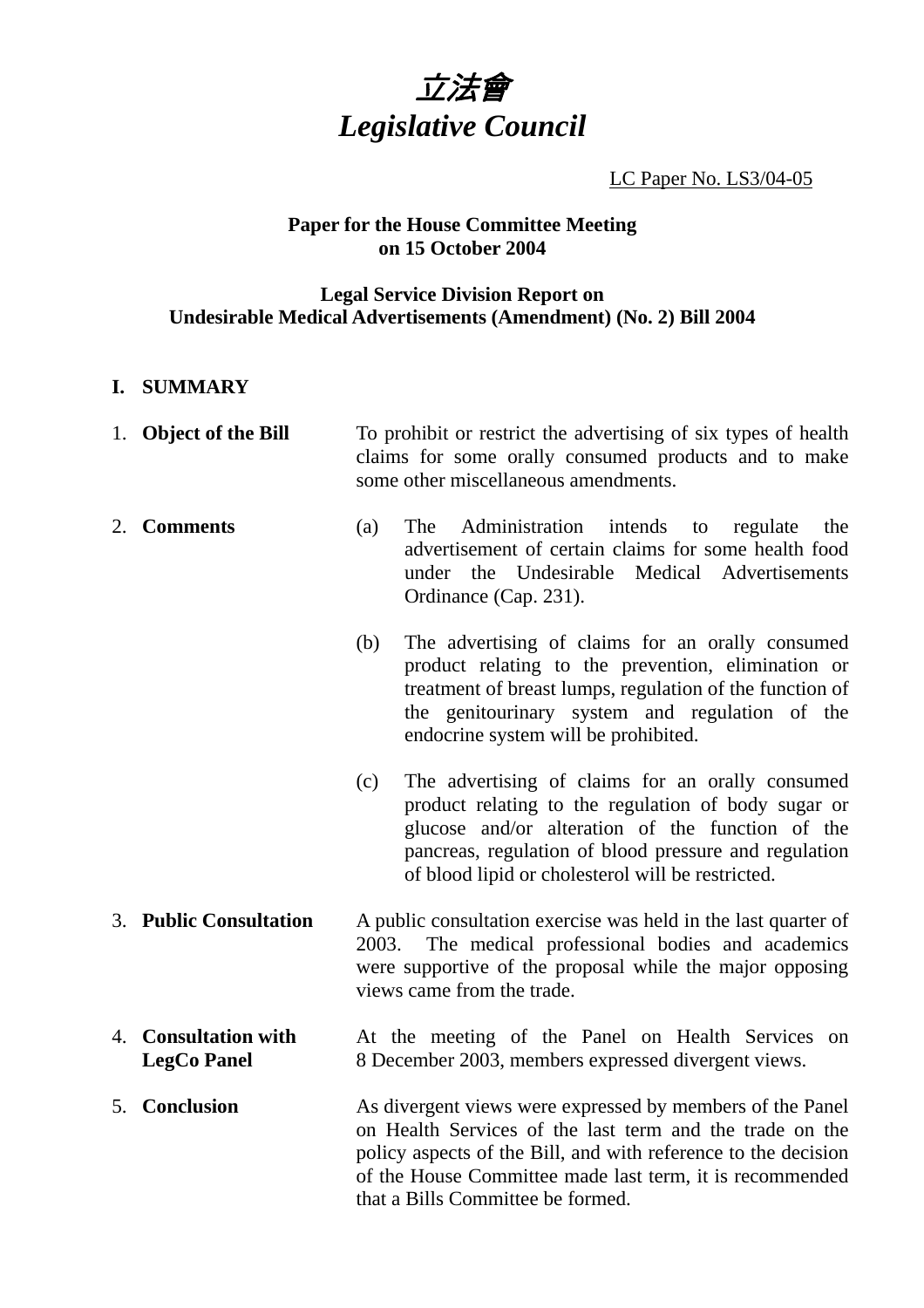# **II. REPORT**

## **Object of the Bill**

To widen the scope of the Undesirable Medical Advertisements Ordinance (Cap. 231) ("the Ordinance") so as to prohibit or restrict the advertising of six types of health claims for some orally consumed products and to make some miscellaneous amendments.

## **LegCo Brief Reference**

2. File Ref. HWF CR1/3231/03 Pt. 8 issued by the Health, Welfare and Food Bureau in October 2004.

# **Date of First Reading**

3. 13 October 2004.

### **Background**

4. The Undesirable Medical Advertisements (Amendment) Bill 2004 (the former Bill) was introduced into LegCo on 11 February 2004. Pursuant to a decision of the House Committee made at its meeting held on 13 February 2004, a Bills Committee was formed to scrutinize the Bill. Owing to the unavailability of a Bills Committee slot, the former Bill lapsed upon the dissolution of the second term of the LegCo. The Administration re-introduced this Bill into LegCo in the 2004-05 legislative session.

## **Comments**

5. The Ordinance restricts advertisements relating to medical matters. This Bill seeks to widen the scope of the Ordinance so that it will also regulate the advertising of six types of undesirable claims for orally consumed products. These six types of claims will be subject to two levels of restriction. With the following three types of claims, advertisements for orally consumed products will be prohibited,  $i.e.$  -

- (a) prevention, elimination or treatment of breast lumps;
- (b) regulation of the function of the genitourinary system and/or improvement of symptoms of genitourinary problems; and
- (c) regulation of the endocrine system and/or maintenance or alteration of hormonal secretions.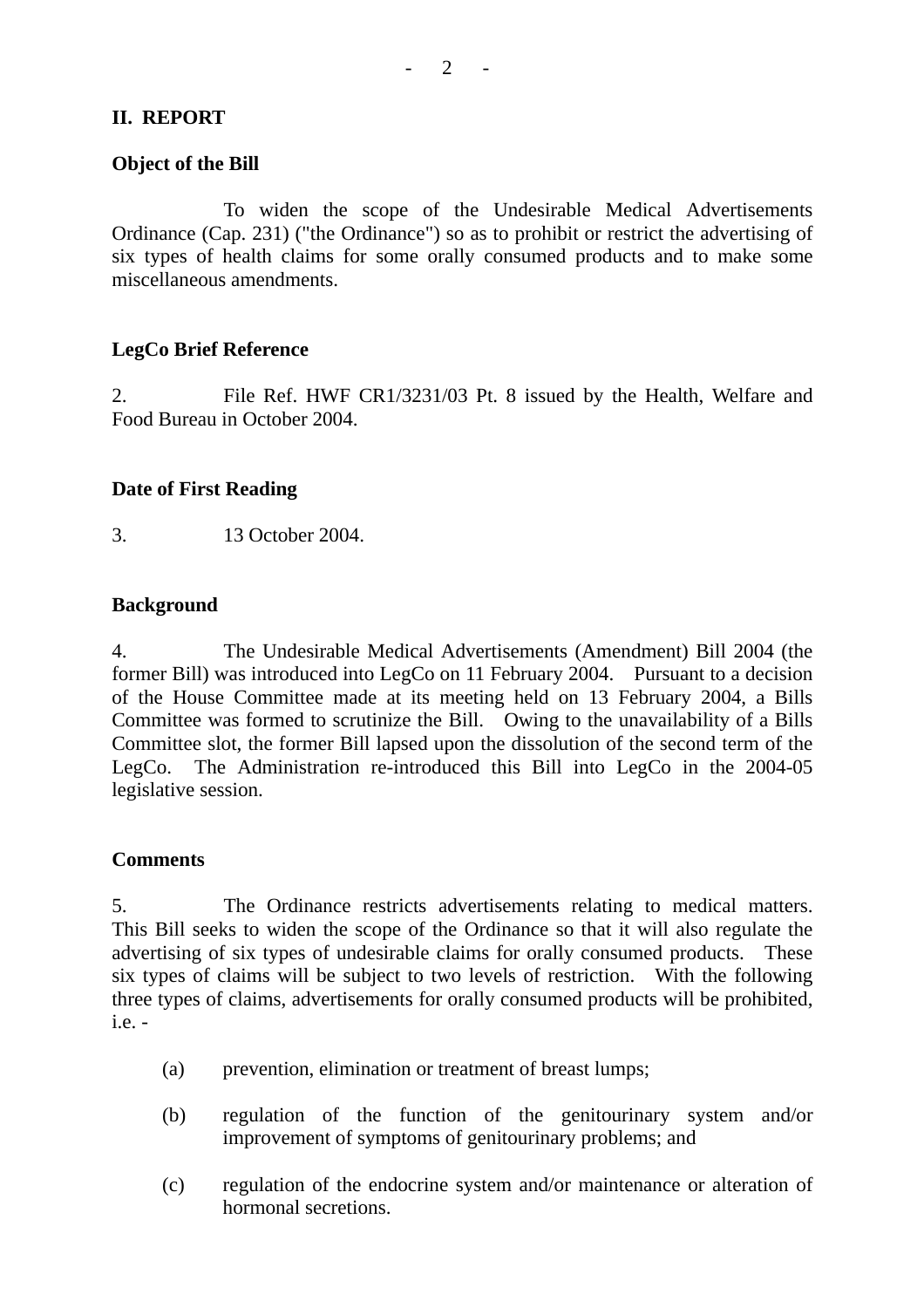6. With the following three types of claims, advertisements may be allowed if a specified disclaimer is added onto the packaging and in the advertisement of the orally consumed product, i.e. -

- (a) regulation of body sugar or glucose and/or alteration of the function of the pancreas;
- (b) regulation of blood pressure; and
- (c) regulation of blood lipids or cholesterol.

7. According to the Administration, the Bill is intended to regulate claims for "health food" products such as medicines, shark's cartilage capsules and fish oil capsules and not conventional food such as cereals, cooking oil, fruit and vegetables. Claims for these products have to be regulated because they may imply the prevention or treatment of certain diseases, which may cause members of the public to delay seeking proper medical advice and treatment.

- 8. The Bill will also make the following amendments so as to
	- (a) increase the penalties for contravention of the Ordinance;
	- (b) empower the Director of Health to appoint inspectors to enforce the provisions under the Ordinance, such as to enter and search premises and take possession of property for prosecution purposes; and
	- (c) make some minor textual amendments.

9. This Bill is the same in substance as the former Bill except a minor drafting amendment to Clause 7 of the Bill.

## **Public Consultation**

10. According to the Administration (see LC Paper No. CB(2)524/03-04(06)), an Expert Committee consisting of representatives from the Consumer Council, Chinese medicine practitioners, medical practitioners, pharmacists and a nutritionist was set up at the end of 2002 to study and recommend a list of health claims to be prohibited in orally consumed products. The Committee recommended that nine types of health claims should be prohibited. A public consultation exercise was held during the last quarter of 2003 on those nine types of health claims. general, the medical professional bodies and academics were supportive of the proposal while the major opposing views came from the trade.